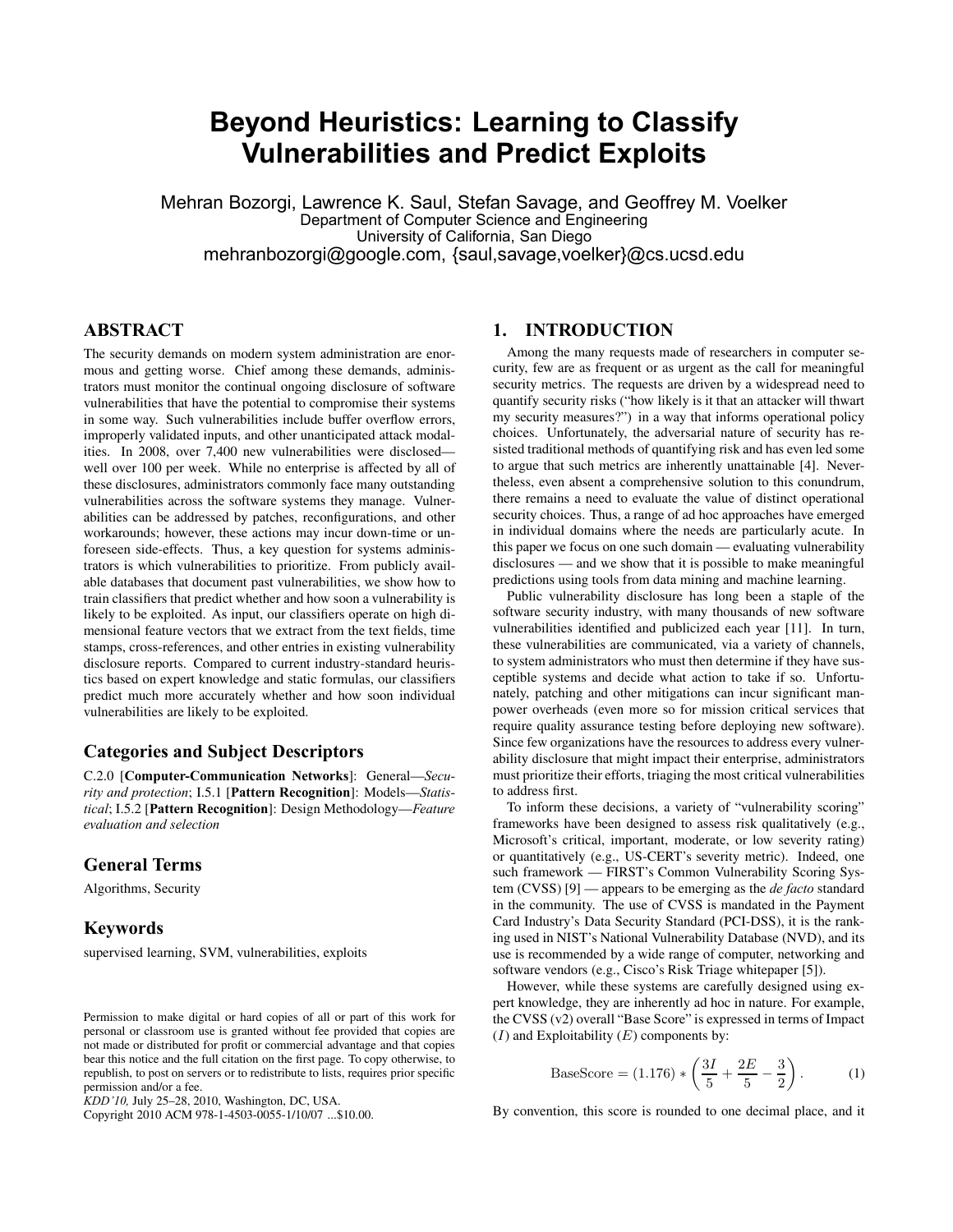is set to zero (regardless of the above formula) if  $I = 0$ . We note further that the Impact and Exploitability components in eq. (1) are themselves combinations of categorical magic numbers. (For example, the Exploitability component depends on an Access Vector score which takes the value 0.395 if the vulnerability requires local access, 0.646 if the vulnerability requires adjacent network access, and 1.0 if the vulnerability global network access). While we have little doubt that these scoring metrics were carefully considered and of great value when first developed, we suspect that any single fixed equation, such as eq. (1), is unlikely to provide a robust and lasting model of vulnerability severity.

To this end, our paper seeks to place this problem on a more systematic footing. Using tools from machine learning, we show how to train classifiers that predict whether vulnerabilities are likely to be exploited, and if so, how soon. Our results suggest that our trained classifiers are likely to outperform current measures of exploitability. In particular, our classifier outputs correlate much better with vulnerability outcomes than the "Exploitability" component of the CVSS Base Score in eq. (1).

#### **2. BACKGROUND**

Software vulnerabilities are exploitable flaws in software systems that pose significant security risks. Production software inevitably ships with many such flaws, a subset of which are subsequently discovered and become known over time. When flaws are discovered, vendors distribute patches and mitigations to their customers, who ideally implement such measures before an *exploit* is developed and targeted against them. This vulnerability lifecycle (described in more detail by Arbaugh *et al.* [1]) has in turn driven the creation of a complex ecosystem of players: vulnerability researchers, software and security vendors, security information providers and a range of networks, information sources and markets connecting them together (for a comprehensive analysis of the vulnerability ecosystem see Frei *et al.* [10]).

#### **2.1 Public Vulnerability Disclosures**

At the end of this process, vulnerabilities are documented and disclosed to the public. These reports not only list various discrete attributes of each vulnerability (e.g., software affected, date disclosed), they also describe (in plain text) how each vulnerability works, why it presents a threat, and how it can be mitigated. This information is disclosed to the public via multiple sources, including moderated forums (e.g., Bugtraq [21]), individual vendors (e.g., Microsoft [14], commercial aggregators (e.g., Secunia [20]), and open source databases (e.g., OSVDB [17]). Vulnerabilities are also quickly assigned a unique identifier — both local to individual information providers/repositories and global across multiple vulnerability databases using MITRE's Common Vulnerabilities and Exposures (CVE) service [6].

The precise timing of vulnerability disclosures depends considerably on how they were found and the policy of the organizations involved. Some vulnerabilities are disclosed immediately upon discovery while others may be kept private for significant periods of time to allow vendors to develop and test appropriate patches and mitigations. Still other vulnerabilities are exploited before or at the same time as public disclosure (so-called 0-day exploits). Vulnerability discovery and disclosure policy has generated a great deal of both controversy and research [2, 3, 18, 16]. A number of studies have also examined the probability that vulnerabilities are able to be patched [15, 19]. By contrast, our work focuses on predicting if a vulnerability is likely to be exploited shortly (thus meriting immediate attention from system administrators).

# **2.2 Rating Vulnerabilities**

To aid system administrators, vulnerability disclosures typically include a qualitative or quantitative assessment of each vulnerability's severity. The overall severity score depends on both *impact* (how significant are the consequences of exploitation) and *exploitability* (how difficult is the vulnerability to exploit). Severity scores are derived primarily from expert knowledge and/or communal input. For example, US-CERT generates a quantitative severity score ranging from 0 to 180, calculated directly from answers to a range of qualitative questions (e.g., "Is information about the vulnerability widely available or known?" and "What are the preconditions required to exploit the vulnerability?") [7]. Microsoft's Security Bulletin documents vulnerability severity using a qualitative scheme (critical, important, moderate, or low) as do Secunia's reports (extremely critical, highly critical, moderately critical, less critical, or not critical). More recently, a group of vendors and researchers came together, under the sponsorship of the Forum of Incident Response and Security Teams (FIRST), to create a new severity metric, the Common Vulnerability Scoring System (CVSS). Now in its second iteration, CVSS defines several independent metrics, but it is the "base metric" which is typically used in third-party vulnerability databases. This score combines impact and exploitability components according to a carefully designed formula [9].

Unfortunately, each of these systems measures different things and weights them in different ways. We are unaware of any empirical study evaluating the effectiveness of any of these metrics or comparing them to one another. Thus, it is hard to make concrete statements about which approach is best, or why. Indeed, this problem is inherently difficult since some aspects of "severity" are either context dependent (e.g., a mission critical server being shut down may be more "severe" than a print server) or may be inherently difficult to quantify. However, the issue of exploitation is far more clear cut — a vulnerability is either exploited or not and the date upon which a working exploit becomes known is frequently documented. Thus, in this paper we focus on the exploitability aspect of severity.

Given this scope, we argue that existing scoring systems are probably too limited to offer strong predictive power. They include only a few factors in each vulnerability's assessment—which may not be the key distinguishing features and frequently depend on the judgment of evaluators—and they combine these features in the same way to produce a score for widely different sorts of vulnerabilities. For example, the current CVSS Exploitability score is calculated as follows [13]:

Exploitability = 20  $*$  AV  $*$  AC  $*$  Authentication (2)

where AV stands for Access Vector and AC stands for Access Complexity, and each of these variables are assigned particular fixed values based on other qualitative or subjective evaluations. For example, AC is set to 0.35 if access complexity is deemed to be "high", 0.61 if "medium" and 0.71 if "low". It is not entirely clear how this formula or its constants were designed. Moreover, it seems unlikely that this simple formula can model the probability of exploitation across many different sorts of vulnerabilities.

#### **3. VULNERABILITY DATA**

In this study, we use two well-known, online sources of vulnerability data, the Open Source Vulnerability Database (OSVDB) [17] and the MITRE Common Vulnerabilities and Exposures (CVE) database [6].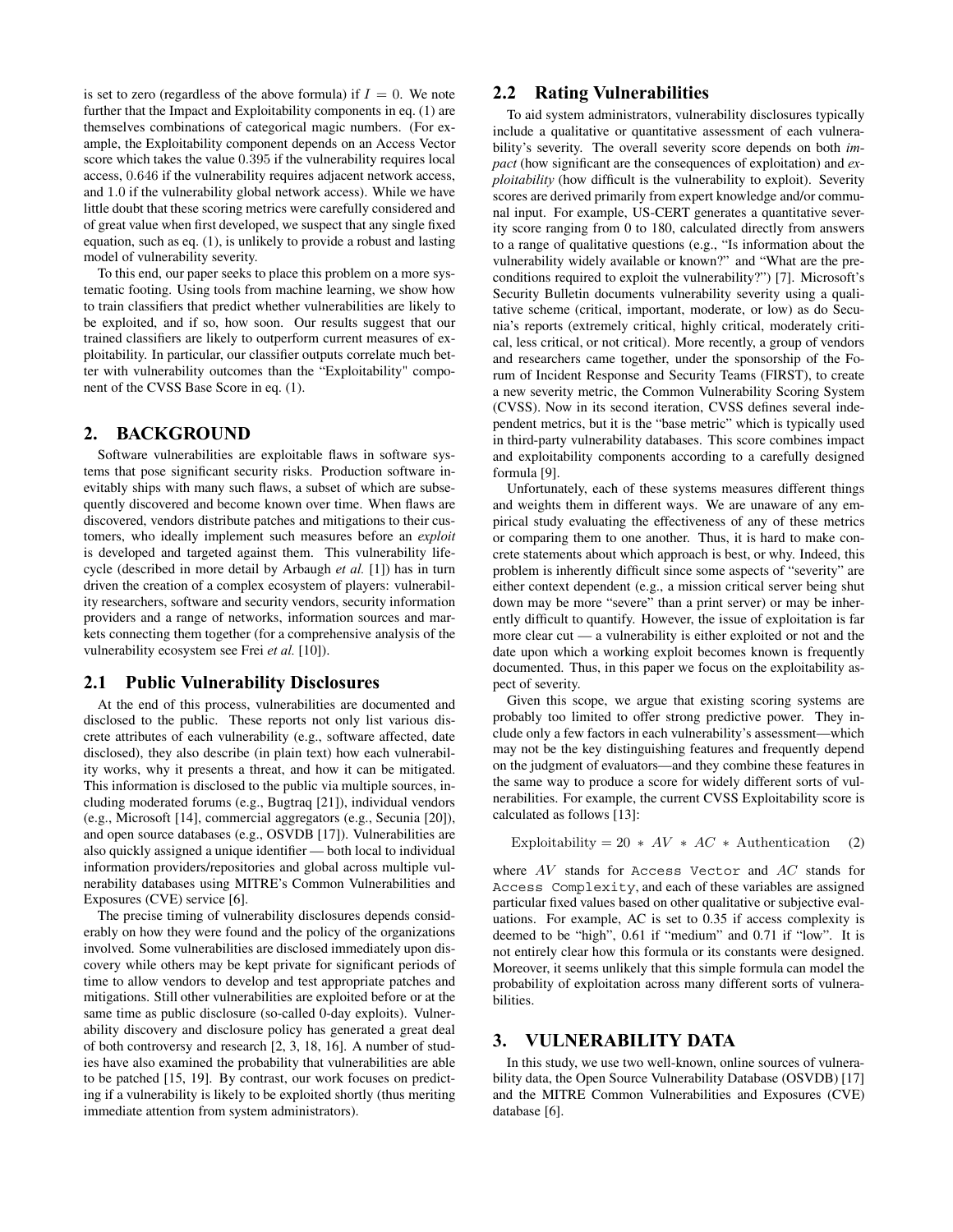| <b>Views This Week</b><br>ŧ<br><b>Last Modified</b><br>about 1 year ago<br><b>Disclosure</b><br>Sep 03, 2007 |                                                                                                                                                                                                                                                           | <b>Views All Time</b><br>44<br><b>Percent Complete</b><br>90%<br><b>Discovery</b><br>Unknown                                                                                                                                                                                                                                                                                             | Info<br><b>Dates</b> |  |
|--------------------------------------------------------------------------------------------------------------|-----------------------------------------------------------------------------------------------------------------------------------------------------------------------------------------------------------------------------------------------------------|------------------------------------------------------------------------------------------------------------------------------------------------------------------------------------------------------------------------------------------------------------------------------------------------------------------------------------------------------------------------------------------|----------------------|--|
| <b>Exploit</b><br>Sep 03, 2007                                                                               |                                                                                                                                                                                                                                                           | <b>Solution</b><br>Unknown                                                                                                                                                                                                                                                                                                                                                               |                      |  |
| <b>Description</b>                                                                                           |                                                                                                                                                                                                                                                           | Speedtech STPHPLib contains a flaw that may allow a remote<br>attacker to execute arbitrary commands. The issue is due to<br>'stphptablecell.php' not properly sanitizing user input supplied to<br>the 'STPHPLIB DIR' variable. This may allow an attacker to<br>include a file from a remote host that contains arbitrary<br>commands which will be executed by the vulnerable script. |                      |  |
| <b>Classification</b>                                                                                        | Location: Remote/Network Access Required<br><b>Attack Type: Input Manipulation</b><br>Impact: Loss of Integrity<br>Solution: No Solution<br><b>Exploit:</b> Exploit Available<br><b>Disclosure:</b> Uncoordinated Disclosure<br><b>OSVDB: Web Related</b> |                                                                                                                                                                                                                                                                                                                                                                                          |                      |  |
| <b>Technical</b>                                                                                             | This vulnerability is only present when the register globals PHP<br>option is set to 'on'. This has not been the default setting for PHP<br>installs since version 4.2.0 (22-Apr-2002).                                                                   |                                                                                                                                                                                                                                                                                                                                                                                          |                      |  |
| <b>Solution</b>                                                                                              |                                                                                                                                                                                                                                                           | Currently, there are no known upgrades, patches, or<br>workarounds available to correct this issue.                                                                                                                                                                                                                                                                                      |                      |  |
| <b>Products</b>                                                                                              | <b>SpeedTech</b><br><b>+ WATCH</b>                                                                                                                                                                                                                        | <b>STPHPLib</b><br>+ WATCH                                                                                                                                                                                                                                                                                                                                                               | n.a.n                |  |
| References                                                                                                   | $\bullet$                                                                                                                                                                                                                                                 | CVE ID: 2007-4738 (see also: NVD)<br>Bugtrag ID: 25525<br>Secunia Advisory ID: 26658<br>ISS X-Force ID: 36417<br>Vendor URL: http://stphplib.sourceforge.net/                                                                                                                                                                                                                            |                      |  |
| <b>Notes</b>                                                                                                 | STPHPLIB DIR=[CODE]                                                                                                                                                                                                                                       | http://[victim]/[stphplib_path]/stphptablecell.php?                                                                                                                                                                                                                                                                                                                                      |                      |  |

**Figure 1: An example OSVDB vulnerability report.**

| <b>Exploit Category</b>          | # Vulnerabilities | Label    |
|----------------------------------|-------------------|----------|
| Exploit Available                | 8,537             | Positive |
| <b>Exploit Rumored / Private</b> | 1,483             | Positive |
| Exploit Unavailable              | 536               | Negative |
| Exploit Unknown                  | 3,209             | Negative |
| No Category                      | 999               | Not Used |
| Total                            | 14.764            |          |

**Table 1: Categories of exploited vulnerabilities.**

OSVDB is a large database containing reports on over 57,000 vulnerabilities. As an example, figure 1 shows the OSVDB report for a vulnerability in a Web services library. These reports contain a wealth of information about each vulnerability, indexed using a unique OSVDB ID, including a detailed description, technical details, the software products affected, solutions (such as patches and mitigations to prevent exploitation), and references to other sources of information about the vulnerability. The reports also include classification information, such as the type of attack required to exploit the vulnerability, the origins from which an attack can be launched, and the manner in which the vulnerability was disclosed. Section 4.1 describes how we extract information from these reports as features for classification and prediction.

The reports also provide temporal information for each vulnerability, such as the dates of discovery, disclosure, and first known exploits. We augment this data with additional temporal information provided by Frei *et al.* as described in their WEIS 2009 paper [10]. As described below, we use this additional information to create labeled training and test sets.

From the OSVDB database we extracted a large set of vulnerabilities for classification and prediction. We used only vulnerabilities that were disclosed during the years 1991–2007, inclusive. Vulnerabilities before 1991 represent a different era of software; we excluded later vulnerabilities because, at the time we started the project, they were recent and still in flux (e.g., many of them had undetermined outcomes). We also excluded vulnerabilities that did not have a description.

Table 1 shows the number of vulnerabilities we use in our experiments and how we label them. It categorizes vulnerabilities using their OSVDB "Exploit Classification" status. If a vulnerability has an available, rumored, or private exploit, we label it as a "positive" vulnerability, indicating that it has been exploited. Similarly, if a vulnerability has no known exploits or exploits are unavailable, we label it a "negative" vulnerability indicating that it is not exploited. If a vulnerability report does not classify its exploit status, we exclude it from consideration since we cannot determine the accuracy of our predictions. Section 4.2 describes how we train a classifier from these labeled examples of vulnerabilities.

We use the CVE database to augment the vulnerability reports from the OSVDB database. Similar to OSVDB, CVE entries include summaries, references to related products and reports, information about the type of vulnerability, time stamps, and severity scores. In addition to providing more information that can be extracted as features for classification, for some vulnerabilities the CVE entries also provides information missing in the OSVDB reports. We integrate these records by cross-referencing their CVE and OSVDB identifiers. Most OSVDB reports reference the corresponding CVE reports for the same vulnerability and conversely, some CVE entries have corresponding OSVDB IDs as well.

Finally, we note that the quality of our results are inherently tied to the quality of this disclosure data and in particular the quality of the temporal labels (when a vulnerability was disclosed and exploited). This creates two potential classes of problems. In principle, there are adversarial training risks since bad vulnerability data could influence what the classifier learns during training. However, we believe this is a particularly unlikely scenario since vulnerability databases are generated by large numbers of independent actors. It seems unlikely that an adversary would discover and disclose enough new vulnerabilities (in turn validated and accepted by third parties) to influence the overall feature set used in training. Similarly, while an adversary might try to "game" our predictions (e.g., by only exploiting vulnerabilities which we had classified as unlikely to be exploited), the risk seems low, and certainly such a counterstrategy is no easier than it is under current vulnerability scoring systems. A somewhat more likely limitation is systematic bias. In particular, we note that large numbers of vulnerabilities in the complete database have unknown exploitation status or dates, which limits our ability to train on these records. In this work, we assume that the remainder of disclosures (with known status and dates) are representative and accurate. A selection bias would emerge if the omitted records were systematically different than complete records; however, we do not believe such a bias exists.

# **4. MACHINE LEARNING FOR VULNERABILITY CLASSIFICATION**

We aim to improve on existing approaches by casting vulnerability classification as a problem in machine learning. In a nutshell, our goal is to replace small-scale heuristics by large-scale statistics. This section describes our statistical model for vulnerability classification. The model is estimated from a large database of vulnerabilities that have been labeled as "exploited" or "not exploited". Section 4.1 describes how we extract information from this database and distill it into feature vectors for classification, and section 4.2 describes how we classify these feature vectors using support vector machines [22]. The training and test sets of feature vectors in our experiments are available at http://www. sysnet.ucsd.edu/projects/exploit-learn/.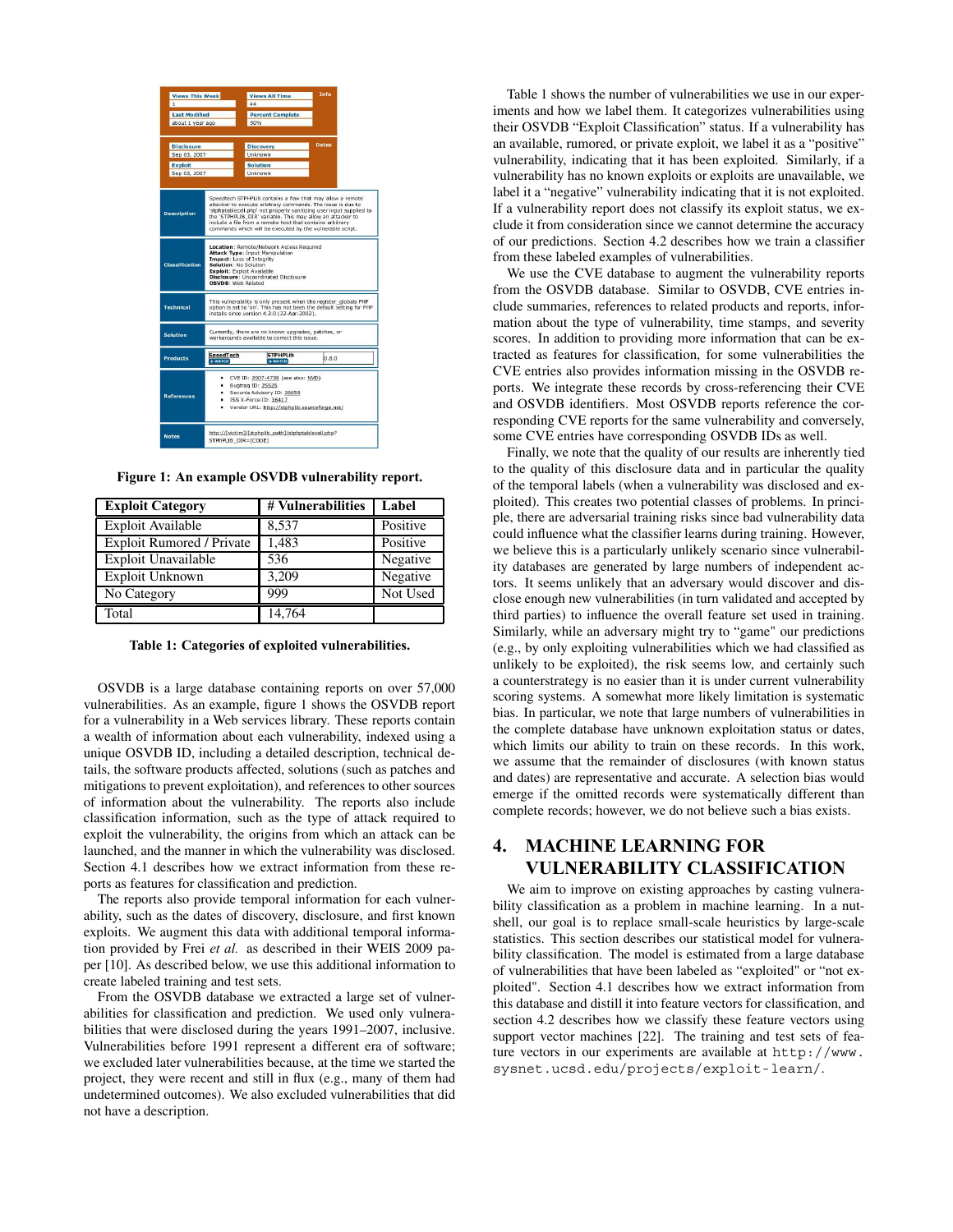| <b>Feature Family</b>           | Count           | <b>Database Source</b>       |  |
|---------------------------------|-----------------|------------------------------|--|
| Summary (B)                     | 14883           | <b>CVE</b>                   |  |
| Full Product Name (B)           | 13040           | OSV - Obj. Correls.          |  |
| Description (B)                 | 11573           | OSV - Vulnerabilities        |  |
| Title $(B)$                     | 9812            | OSV - Vulnerabilities        |  |
| Short Description (B)           | 9761            | OSV - Vulnerabilities        |  |
| Manual Notes (B)                | 6576            | <b>OSV</b> - Vulnerabilities |  |
| Product Versions (B)            | 5388            | OSV - Obj. Versions          |  |
| Related Products (B)            | 5057            | CVE                          |  |
| Product Names (B)               | 3661            | OSV - Obj. Products          |  |
| Tech. Description (B)           | 3479            | OSV - Vulnerabilities        |  |
| Solution (B)                    | 3474            | <b>OSV</b> - Vulnerabilities |  |
| Product Vendors (B)             | 2500            | OSV - Obj. Vendors           |  |
| Authors (B)                     | 2368            | OSV - Credits                |  |
| Keywords (B)                    | 1556            | OSV - Online                 |  |
| References (B)                  | 267             | <b>CVE</b>                   |  |
| Classifications (B)             | 69              | CVE                          |  |
| External Refs (B)               | 31              | OSV - Ext. Refs.             |  |
| <b>OSVDB</b> Dates (I)          | 15              | OSV - Vulnerabilities        |  |
| Attack Type (B)                 | $\overline{11}$ | OSV - Classifications        |  |
| $\overline{\text{Category}}(B)$ | 9               | <b>OSV</b> - Classifications |  |
| Location $(B)$                  | 8               | OSV - Classifications        |  |
| Solution Category (B)           | 8               | <b>OSV</b> - Classifications |  |
| Disclosure Type (B)             | 8               | OSV - Classifications        |  |
| $CVE$ Dates $(I)$               | 6               | <b>CVE</b>                   |  |
| Impact $(B)$                    | 4               | <b>OSV</b> - Classifications |  |
| $Scores$ (I)                    | $\overline{3}$  | $\overline{\text{CVE}}$      |  |
| Effect on Products (B)          | $\overline{3}$  | OSV - Aff. Types             |  |
| Other <sub>(I)</sub>            | 8               | OSV & CVE                    |  |
| <b>Total</b>                    | 93578           |                              |  |

**Table 2: Extracted features from the vulnerability data. (B) denotes binary and (I) denotes integer features.**

# **4.1 Feature extraction**

Our database of vulnerabilities contains a wealth of information, both factual and textual, about their histories and distinguishing characteristics. For each vulnerability, we extract a highdimensional ( $d = 93578$ ) feature vector of binary and integervalued features. Though many of these features will ultimately turn out to be irrelevant or redundant for classification, the goal of our feature extraction is to distill as much information as possible for subsequent statistical analysis.

Much of our information about vulnerabilities is contained in text fields. We derive binary features using a bag-of-words representation for each text field [12]. Essentially, these features record whether or not particular tokens (e.g., "buffer", "heap", "DNS") appear in specific text fields (e.g., "title", "solution", "product name") associated with each vulnerability.

Table 2 shows the breakdown of features that we extract for each vulnerability in our database. Each row in the table indicates the number of features derived from a particular type of information. Most of the features are generated from bag-of-words representations of text fields. However, integer-valued features also encode useful information, such as the date when a vulnerability was first disclosed, the length of text describing its symptoms, or the ranking of its severity according to other popular heuristics.

#### **4.2 Large margin classification**

We build classifiers by training linear support vector machines (SVMs) [22] on the feature vectors described in the previous section. (As preprocessing, however, the non-binary features are normalized to lie between zero and one so that they do not overshadow the binary features.) Linear SVMs are trained by computing the maximum margin hyperplane that separates the positive and negative examples in feature space. The decision rule mapping feature vectors  $\mathbf{x} \in \mathbb{R}^d$  to labels  $y \in \{-1, +1\}$  is given by:

$$
y = sign(\mathbf{w} \cdot \mathbf{x} + b),\tag{3}
$$

where  $\mathbf{w} \in \mathbb{R}^d$  is the normal (weight) vector to the separating hyperplane and b is the distance of the separating hyperplane from the origin.

Linear SVMs are particularly appropriate for our application to vulnerability classification because we have many more input features  $(d)$  than training examples  $(n)$ . In particular, for the experiments in section 5, the ratio of features to examples is never less than 10-to-1. In this regime of small sample size  $(n \ll d)$ , there are many hyperplane decision boundaries that can perfectly separate all *n* examples  $\{(\mathbf{x}_i, y_i)\}_{i=1}^n$  in our training sets. Linear SVMs compute the hyperplane that (roughly speaking) maximizes the distance of the most borderline training examples to the linear decision boundary. This hyperplane is not only uniquely specified, but a large body of work in statistical learning theory also shows that it generalizes better to new data, yielding lower expected error rates when used to classify previously unseen examples [22]. Many software packages are available for fitting models of this form; for the results in this paper, we used the LIBLINEAR implementation of SVMs [8].

# **5. EVALUATION**

In this section we present our experimental results using SVMs for vulnerability classification. We consider several different scenarios. We first evaluate the prediction accuracy in an offline experiment, representing a best-case scenario where we consider the data set of vulnerabilities as a single, static snapshot; we also examine the features that have the most prominent role in making predictions. We then evaluate the prediction accuracy of our model in an online experiment emulating a real-world deployment: we dynamically update the classifier and make predictions over time as new vulnerabilities appear. We also use SVMs to predict if vulnerabilities will be exploited within a particular time frame. Finally, we compare the results from SVMs to current heuristic approaches to vulnerability classification.

# **5.1 Methodology**

As discussed in Section 3, we use the OSVDB and CVE databases as our data set of vulnerability examples. In addition to providing the features we use for learning and classification, they also provide the ground truth for evaluating the accuracy of our classifiers. In general, we label those vulnerabilities that have exploits as positive examples and vulnerabilities that do not have exploits as negative examples. Table 1 shows a breakdown of the vulnerabilities based on these labels.

Note that there are more positive examples (10,020) than negative examples (3,745), i.e., more vulnerabilities with exploits than those without. When conducting balanced experiments, which remove any such bias in the data used for classification, we randomly choose the same number of examples from both sets multiple times and average the results. When conducting unbalanced experiments, an unavoidable aspect of practical deployments, we explicitly quantify and report the bias in the input data. Finally, a subset of the vulnerabilities do not have exploit information; we do not use these examples in our experiments because, without true labels, we cannot evaluate the accuracy of classification.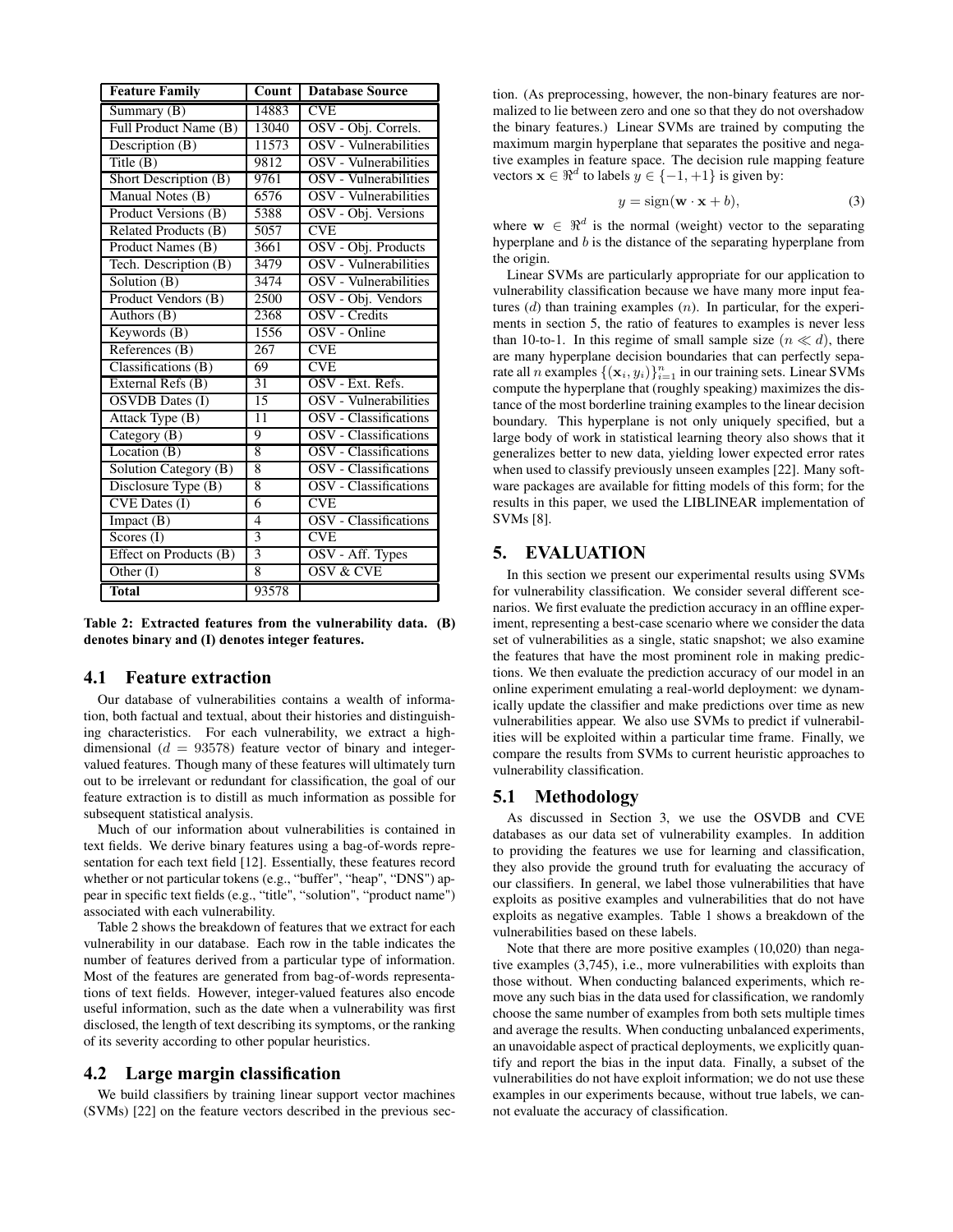|                           | Training | <b>Testing</b> |
|---------------------------|----------|----------------|
| Positive Examples $( P )$ | 1600     | 2000           |
| Negative Examples $( N )$ | 1500     | 1874           |
| <b>Total Examples</b>     | 3100     | 3874           |
| <b>True Negatives</b>     | 100%     | 92.2%          |
| True Positives            | 100%     | 87.5%          |
| <b>False Negatives</b>    | $0\%$    | 7.79%          |
| <b>False Positives</b>    | $0\%$    | 12.5%          |
| <b>Total Accuracy</b>     | 100%     | 89.8%          |

**Table 3: Prediction accuracy in the offline experiment.**

#### **5.2 Offline Exploit Prediction**

In our first experiment, we evaluate how well SVMs classify vulnerabilities in an offline setting. For this experiment, we use a balanced data set of roughly 4000 positive and negative examples that is, divided almost evenly between vulnerabilities with and without exploits. We train SVMs on 40% of these examples (as training data) and evaluate them on 50% of these examples (as test data). We use the remaining 10% of examples as a development set to choose tuning parameters for the SVMs. We report averaged results from ten-fold cross validation: that is, we learn ten different classifiers, randomly choosing which examples fall into the training, test, and development sets, then average the results across all runs.

Table 3 shows the results. Here, *true positives* are positive examples correctly classified as vulnerabilities that will be exploited; *true negatives* are negative examples correctly classified as vulnerabilities with no known exploits; *false positives* are positive examples incorrectly classified as vulnerabilities that will be exploited, but were not; and *false negatives* are negative examples that were incorrectly classified as vulnerabilities that have no known exploits, but in fact do. The overall accuracy is nearly 90%, demonstrating the viability of statistical methods for vulnerability classification.

#### **5.3 Feature Inspection**

The offline classification results show that the vulnerability reports contain useful features for predicting whether a vulnerability will be exploited. We now examine which features play a prominent role in these predictions. In the linear SVMs that we use, the decision rule in eq. (3) multiplies each feature by a positive or negative weight. Recall that all features are normalized to lie between zero and one before the weights are learned. Thus the magnitudes of these weights reflect the relative contribution of each feature to the decision rule.

Tables 4 and 5 show the top 10 features with the highest positive and negative normalized weights, respectively, from the experiment in Section 5.2. Positively weighted features suggest to the classifier that the vulnerability has an exploit; negatively weighted features suggest to the classifier that the vulnerability does not. The first column lists the feature family (Table 2) and the second column the specific feature in the family. For example, the feature "References: BUGTRAQ ID" in the first row of Table 4 corresponds to the token "BUGTRAQ ID" appearing in the "References" feature family of a vulnerability report. The third column lists the number of vulnerabilities  $N_i$  in which feature j appears in the training data. For example, the feature "References: BUGTRAQ ID" occurs in 2,045 of the 3,100 vulnerabilities in the training set. The fourth column lists the *normalized* weight of the feature. The normalized weight  $\tilde{w}_j = w_j (N_j/N)$  is the raw weight  $w_j$  learned by the classifier multiplied by the ratio of the number of vulnerabilities  $N_i$  whose jth feature is non-zero divided by the total number

| <b>Feature Family</b> | Feature                | $N_i$ | Weight |
|-----------------------|------------------------|-------|--------|
| References            | <b>BUGTRAO ID</b>      | 2045  | 0.3674 |
| Modified Date $-$     | (Time Difference)      | 3096  | 0.1860 |
| <b>Create Date</b>    |                        |       |        |
| <b>Authors</b>        | (Number of Tokens)     | 1858  | 0.1461 |
| Class. Types          | <b>LOCATION</b>        | 2509  | 0.1373 |
| References            | (Number of Tokens)     | 3054  | 0.1292 |
| Title                 | (Number of Tokens)     | 3085  | 0.1229 |
| <b>CVE Summary</b>    | <b>ALLOWS</b>          | 1983  | 0.1146 |
| <b>Notes</b>          | (Number of Tokens)     | 925   | 0.0971 |
| Modified Date -       | (Time Difference)      | 3098  | 0.0902 |
| Disclosure Date       |                        |       |        |
| References            | <b>SECUNIA ADV. ID</b> | 2107  | 0.0840 |

**Table 4: Top 10 features with the highest positive normalized** weights, and the number of vulnerabilities  $N_i$  in which they **appear in the training set. Features prefixed with "CVE" are derived from CVE entries, otherwise they come from OSVDB reports.**

of vulnerabilities in the training set ( $N = 3100$ ). By sorting the normalized weights, we reveal the features with the largest overall effect across all vulnerabilities (as opposed to the largest effect on a possibly miniscule number of vulnerabilities).

The features in Table 4 are those that suggest most strongly to the classifier that a vulnerability will be exploited. Many of them correspond to the number of tokens in particular feature families, such as the "Authors", "Title", and "Notes" sections of the vulnerability reports. These weights suggest that vulnerabilities with exploits generally have longer reports in the vulnerability databases than those without exploits; when looking at the vulnerability reports manually, we find that this situation is indeed the case. Other top features are references to other security databases, suggesting that vulnerabilities with exploits are often tracked by multiple sources. Finally, we note that there are many features with positive weights beyond those in Table 4. The top 100 features span nearly all of the feature families listed in Table 2; in other words, there are useful features in all parts of the vulnerability reports.

The features in Table 5 are those that suggest most strongly to the classifier that a vulnerability will not be exploited. Among these features, we observe two trends. First, we see that multiple features measuring the passage of time have strongly negative weights. Thus it appears that vulnerabilities with "dusty" reports are less likely to be exploited. Second, we see that vulnerabilities whose product-related fields are undefined ("Full Product Name", "Products", "Vendors") also appear less likely to be exploited. Presumably, such "incomplete" reports indicate vulnerabilities that have not received much attention from the community (nor from attackers).

#### **5.4 Online Exploit Prediction**

The offline experiment in Section 5.2 showed the potential for learning to classify vulnerabilities that were randomly divided into training, test, and development sets. In a real-world deployment, however, system administrators would train the classifier on known vulnerabilities to make predictions about new ones. Moreover, as time goes, the knowledge that vulnerabilities have or have not been exploited can be used to create new training examples. We can then extend the training set with these new vulnerabilities and learn a new classifier based on the most up-to-date information. This process can continue indefinitely as time progresses.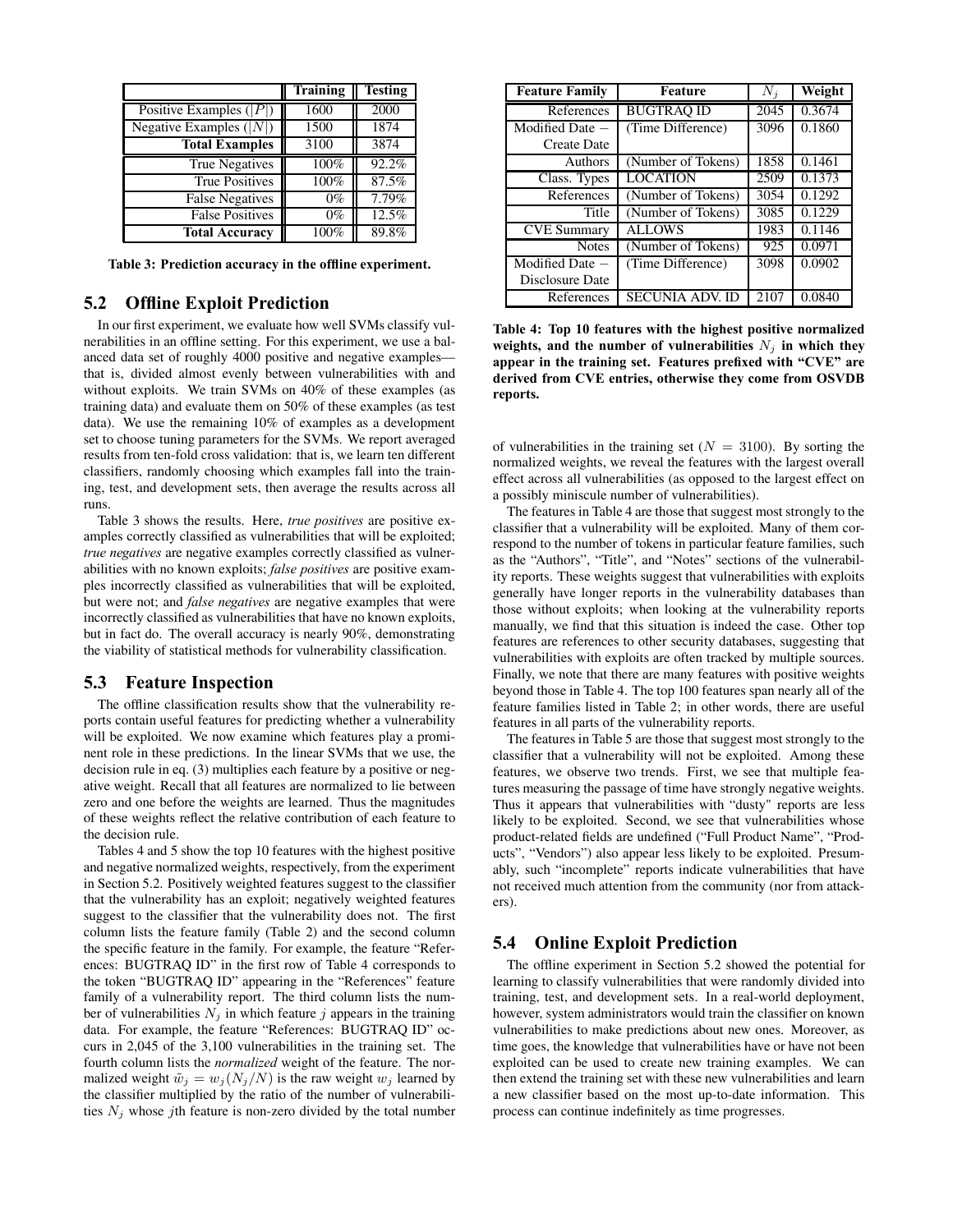| <b>Feature Family</b>     | Feature            | $\overline{N}_i$ | Weight     |
|---------------------------|--------------------|------------------|------------|
| Today $-$                 | (Time Difference)  | 3097             | $-0.9432$  |
| <b>Last Modified Date</b> |                    |                  |            |
| $CVE$ Today $-$           | (Time Difference)  | 3045             | $-0.1478$  |
| Generate Date             |                    |                  |            |
| Class. Types              | <b>ATTACK TYPE</b> | 3052             | $-0.1439$  |
| CVE Mod. Date -           | (Time Difference)  | 3044             | $-0.1412$  |
| Generate Date             |                    |                  |            |
| Classifications           | <b>ATTACK TYPE</b> | 2158             | $-0.08260$ |
|                           | <b>INPUT MANIP</b> |                  |            |
| References                | <b>RELATED</b>     | 1486             | $-0.07923$ |
|                           | <b>OSVDB ID</b>    |                  |            |
| Create Date $-$           | (Time Difference)  | 3098             | $-0.06584$ |
| Disclosure Date           |                    |                  |            |
| Description               | <b>CODE</b>        | 872              | $-0.05499$ |
| <b>CVE References</b>     | <b>VUPEN</b>       | 994              | $-0.04956$ |
| <b>Full Product Name</b>  | (Not Defined)      | 2322             | $-0.04770$ |
| Products                  | (Not Defined)      | 2322             | $-0.04770$ |
| Vendors                   | (Not Defined)      | 2322             | $-0.04770$ |

**Table 5: Top 10 features (including ties) with the lowest negative normalized weights, and the number of vulnerabilities** N<sup>j</sup> **in which they appear in the training set. Features prefixed with "CVE" are derived from CVE entries, otherwise they come from OSVDB reports.**

In our next experiment we emulate this online scenario using the time-stamp information in our vulnerability databases:

1. Initialize a baseline classifier — Consider all vulnerabilities  ${V}^{t}_{0}$  reported between time 0 and time t that have known outcomes (exploited or not) represented with labels  $\{L\}_0^t$ . We build a baseline classifier  $C_t$  based upon these vulnerability examples and labels  $\{V, L\}_0^t$ .

2. Predict exploited vulnerabilities that appear in the next time interval — Suppose new vulnerabilities  $\{V\}_{t+1}^{\tilde{t}+T}$  arrive after a duration of T time elapses. We can use  $C_t$  to predict the labels  $\{L'\}_{t+1}^{t+T}$ for these examples.

3. Update with known vulnerability outcomes — Once we know whether or not vulnerabilities are exploited, we know the true labels  ${L}_{t+1}^{t+T}$  of the vulnerabilities. With their true labels, we can now include these vulnerabilities  $\{V\}_{t+1}^{t+T}$  in the training set  $\{V, L\}_{t}^{t+T}$ and rebuild a new classifier  $C_{t+T}$ .

4. Calculate error — We also calculate the cumulative error of the classifier  $C_t$ . For each time interval of duration T, we count the number of predicted labels  $\{L'\}$  that differ from their true labels  ${L}$  in that interval, and sum all of the counts across all intervals. We then divide the sum by the total number of vulnerabilities seen up until that time. Calculating the cumulative error shows the stability of the classifier over time.

Figure 2 shows the results of this experiment. We train a classifier starting at January 2005 and initialize it with all prior vulnerabilities appearing before 2005. We then emulate the appearance of vulnerabilities and online reclassification and prediction through December 2007 (the end of our data set). We evaluate two update intervals T, once a week (Figure 2a) and once a month (Figure 2b). We show three curves for the total classification error as well as the false positive and negative rates over time.

These results show that, after initial fluctuations, the classifier stabilizes and improves its accuracy with more examples over time. At the end the classifier has an overall error rate of 14%, a false negative rate of 9% and a false positive rate of 5%. Further, classification accuracy is relatively insensitive to the update period: when



(a) Weekly Training



(b) Monthly Training

**Figure 2: Cumulative error, false negative, and false positive percentages for predicting whether vulnerabilities will be exploited in an online, deployed setting. We evaluate two time intervals for updating the classifier, every (a) week and (b) month.**

the classifier stabilizes, the weekly and monthly results differ very little. These results demonstrate the viability of deploying a classifier in an online setting to predict whether vulnerabilities will be exploited.

# **5.5 Predicting Time to Exploit**

Next we use SVMs to predict other metrics that help assess the severity of vulnerabilities. In practice, in addition to knowing whether a vulnerability will be exploited, it is also useful to know how soon it will be exploited. (Even if all vulnerabilities will eventually be exploited, it is valuable to know when.) With this knowledge, software vendors can prioritize the patches they release; system administrators can similarly prioritize the installation of these patches.

In general, there are three kinds of time-dependent exploits: positive-day exploits where an exploit is reported after the vulnerability is disclosed; 0-day exploits where an exploit is reported at the same time that the vulnerability is disclosed; and negative-day exploits where the exploit precedes the vulnerability disclosure date (e.g., an attacker exploits a vulnerability before the software vendor realizes the existence and nature of the vulnerability). Ideally, for each vulnerability, we would like know the probability distribution over days when it will be exploited. Such a distribution cannot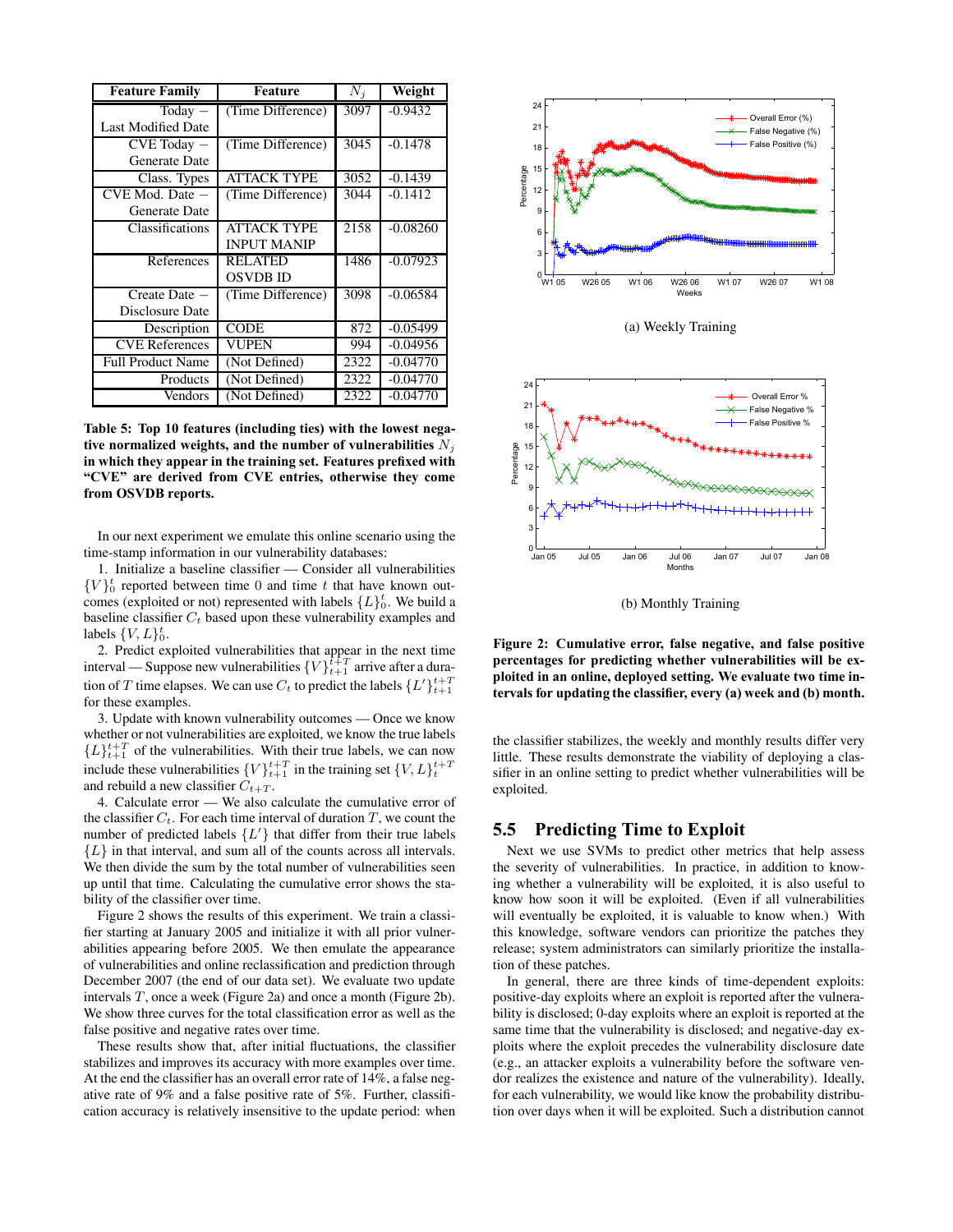| $t$ (days) |       |       | <b>Bias</b> | <b>SVM</b> |
|------------|-------|-------|-------------|------------|
|            | 1.404 | 2.632 | 65.21%      | 78.01%     |
|            | 1.960 | 2.076 | 51.44%      | 75.78%     |
| 14         | 2.330 | 1.706 | 57.73%      | 77.06%     |
| 30         | 2,733 | 1.303 | 67.71%      | 79.82%     |

**Table 6: Predicting whether vulnerabilities will be exploited within** t **days.**

be modeled by SVMs, which are designed for binary classification. However, we can use SVMs to make similarly relevant predictions.

Next we use SVMs to predict whether or not a vulnerability will be exploited within some time  $t$ , where  $t$  is the difference between the exploit and disclosure dates of the vulnerability. To train such SVMs, we use the same examples as before, merely altering the labels to reflect whether a vulnerability has been exploited within some time frame (as opposed to whether it has been exploited at all). The set of "positive" examples  $P$  contains all vulnerabilities with positive-day exploits that are exploited within time  $t$ . The set of "negative" examples  $N$  contains vulnerabilities with positiveday exploits that are not exploited within time  $t$ . (Those that have 0day or negative-day exploits need no prediction since their reports arrive with the vulnerability already exploited.) We then evaluate a range of time frames for  $t$ , from two days to one month.

For this experiment, we used an additional source of information with more accurate dates of vulnerability events. (Unfortunately, the OSVDB database has mixed-quality date information.) From his recent work developing a detailed empirical model of the vulnerability discovery, disclosure, and patch process [10], Stefan Frei generously shared the date information on vulnerabilities with CVE identifiers from his carefully collected data sets. We incorporated his data on discovery, exploit, and disclosure dates for the vulnerabilities contained in our data sets (Table 1).

To evaluate the accuracy of predicting time-to-exploit for vulnerabilities, we perform both offline and online experiments similar to those in Sections 5.2 and 5.4. In the offline experiment we train and test classifiers on the entire data set, and in the online experiment we retrain the classifiers and make predictions on vulnerabilities over time.

Table 6 shows the results of the offline experiment. As in Section 5.2, we partition the examples into training and testing sets and report averaged results from cross-validation with ten different random partitions. For each experiment in the table, we show the predicted time frame t, the number of positive  $|P|$  and negative |N| examples, the accuracy  $\max(|P|, |N|)/(|P| + |N|)$  of the default classifier that always predict the dominant label, and the accuracy from SVMs. The predictions from SVMs are 75–80% accurate across the different time frames; note that these results are significantly better than the raw bias induced from the imbalance of positive and negative training examples. Considering that we have not tuned the classifier, features, or thresholds to optimize the accuracy for this scenario, we believe that these results demonstrate the viability of predicting time-to-exploit from statistical analyses of vulnerability disclosure reports.

Figure 3 shows the results for the online version of the experiment. In the online version, we emulate a real-world deployment where we dynamically update the classifier and make predictions over time as new vulnerabilities appear. We show the results for predicting whether a vulnerability will be exploited within  $t = 2$ days, the most severe positive-day case. (Other time frames, not shown, yielded similar results.) The classifier fluctuates initially, then stabilizes after training on a sufficient number of examples. The long-term trend shows a decrease in the false negative and



(a) Weekly Training



(b) Monthly Training

**Figure 3: Cumulative error, false negative, and false positive percentages for predicting time to exploit in an online, deployed setting. We evaluate two time intervals for updating the classifier, every (a) week and (b) month.**

cumulative error rates while the false positive error rate remains flat. For a simple linear classifier, the overall results are extremely promising: at the end of training, the classifier has an overall cumulative error rate of 15%. Finally, in terms of errors, there are many more false negatives (13%) than false positives (2%).

# **5.6 Exploitability Metrics**

Finally, we consider the issue of scoring metrics for vulnerabilities. Specifically, we compare two metrics for assessing how likely a reported vulnerability is likely to be exploited: one based on prior (expert) knowledge and handcrafted formulas, the other based on statistical methods and data mining.

As discussed in Section 2.2, the Common Vulnerabilities Scoring System (CVSS) defines a metric for scoring the "Exploitability" of a vulnerability; see eq. 2. We use this CVSS score as a representative formula-based metric. To be fair, the CVSS specification does not state how to interpret the "Exploitability" score; its intended purpose may not have been to represent the likelihood that a vulnerability is exploited. However, given its name and the factors that determine the score — e.g., difficulty and complexity of programmatically accessing the vulnerability in an exploit attempt it seems reasonable to expect that the score correlates with exploit likelihood.

Our data-driven approach to vulnerability classification suggests an alternative scoring method. Recall that the decision rule in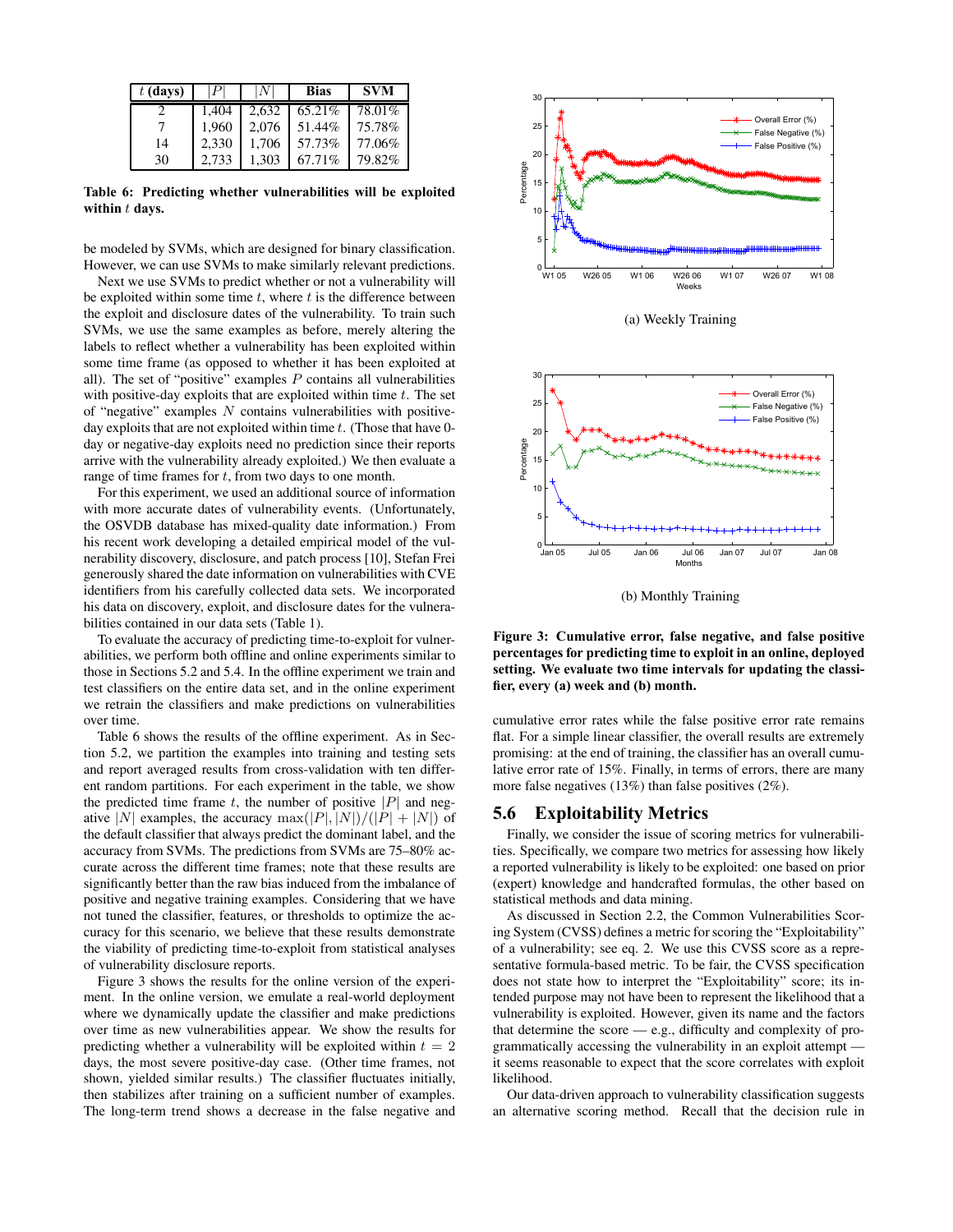

Figure 4: Histograms of exploitability scores computed on the vulnerabilities in our data set: (a) computed using the CVSS "Exploitability" formula (Eq. 2) with values normalized to 1; (b) computed using the classifier score  $(w \cdot x + b)$ .

eq. (3) computes the signed distance to the maximum margin hyperplane separating positive and negative examples. The signed distance  $(\mathbf{w} \cdot \mathbf{x} + b)$  serves as a natural score for the exploitability of a vulnerability: the sign predicts whether it will be exploited, and for positively labeled examples, the magnitude indicates its severity.

We compare the effectiveness of these scoring methods by illustrating the distributions of their scores computed on the vulnerabilities in our data set. Visually, these distributions tell a compelling story.

Figure 4(a) shows histograms of CVSS "Exploitability" scores for exploited vulnerabilities (top) and vulnerabilities without exploits (bottom); we have normalized the scores to a maximum of 1. Note that CVSS automatically assigns a normalized score of 1 to all newly discovered vulnerabilities as a precautionary step. Vulnerabilities with that default score dominate the distribution, though, so we have removed them from the histogram to more clearly show the distribution of values computed by the CVSS formula. Figure 4(a) suggests that the CVSS exploitability scores on known vulnerabilities do not consistently reflect what happens in practice. Many vulnerabilities without exploits have high CVSS scores, and many vulnerabilities with exploits have low CVSS scores. As a result, no threshold CVSS score can differentiate well between the exploited and non-exploited vulnerabilities.

Figure 4(b) shows histograms of the classifier scores (i.e., the signed distances  $\mathbf{w} \cdot \mathbf{x} + b$  for the same vulnerabilities. The vertical dashed line indicates the default threshold of zero used to predict whether a vulnerability should be labeled as "exploited" or not: values above the threshold are predicted as "exploited", and values below the threshold as "not exploited". As suggested by the results in Section 5.2, the histograms show that the classifier separates these distributions well: few exploited vulnerabilities have scores below the threshold (the false negatives), and few non-exploited vulnerabilities have scores above the threshold (the false positives). We note that preceding experiments included the CVSS score as a feature since it is available when a vulnerability is reported. However, we found that excluding the CVSS score as a feature did not noticeably change any of the results.

Overall, our results suggest that the security community should consider statistical models in addition, or as an alternative to current scoring practices. Such models have many compelling features. First, with little tuning, standard models such as SVMs can provide metrics that correlate well with exploit behavior. Second, the models can dynamically adapt over time to incorporate new features and data sets. Third, such models can be flexibly adapted to yield a variety of predictions—for example, whether a vulnerability will be exploited, or in what time frame it will be exploited. Fourth, the models provide real-valued scores that practitioners can use to prioritize vulnerabilities. Finally, these models can integrate the results from other scoring systems simply by incorporating the metrics defined by other systems as additional features used for classification.

# **6. CONCLUSION**

Ranking vulnerabilities is a critical task for software companies. With thousands of vulnerabilities in hand and limited resources to fix them, it is important to prioritize any operational actions. Current methods, while easy to calculate, rely on static combinations of a small number of human-mediated qualitative variables that seem unlikely to capture the full complexity that drives vulnerability exploitation. In this paper we have described a complementary approach for vulnerability assessment using tools from data mining and machine learning. By considering a far broader range of features and relying on contemporary empirical data rather than "gut instinct" to determine their importance, we demonstrate that this approach can classify vulnerabilities significantly better than at least one currently (and widely) used system for severity scoring.

In general, we believe that machine learning is well-suited to many such security assessment tasks and offers considerable flexibility for consolidating disparate data sources so long as desirable security outcomes can be identified. For example, while this paper has focused specifically on exploitability, it would be straightforward for software vendors to use our approach in triaging *discovered* vulnerabilities to determine how to prioritize the development and deployment of patches. Finally, one limitation with existing vulnerability scoring approaches is they are generally "one size fits all"; they do not provide an easy mechanism for incorporating environment or context-specific information (aside from manually ad